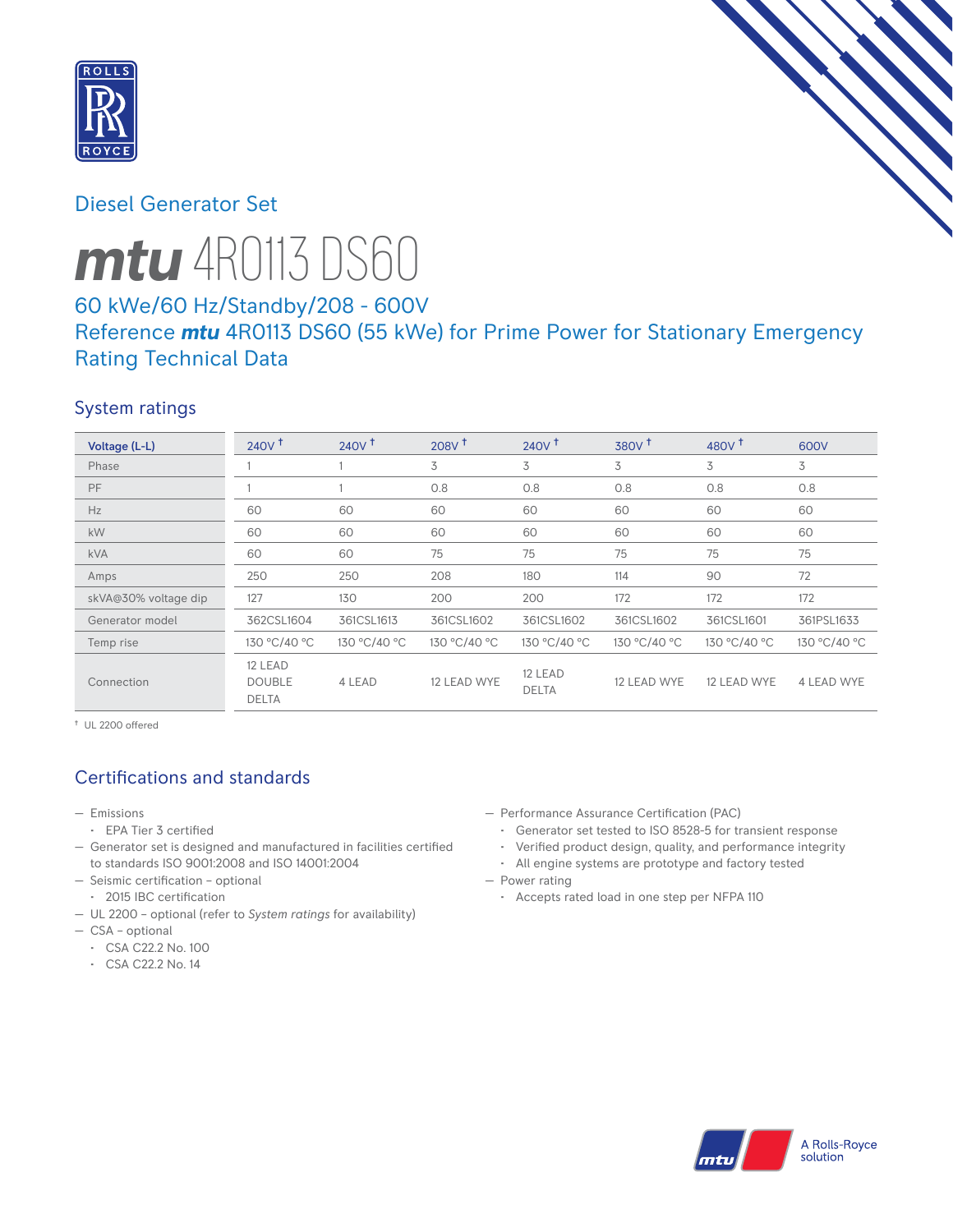## Standard features \*

- Single source supplier
- Global product support
- Two (2) Year/3,000 Hour Basic Limited Warranty
- 4045HF280 diesel engine
	- 4.5 liter displacement
	- Mechanical injection pump
	- 4-cycle
- Engine-generator resilient mounted
- Complete range of accessories
- Cooling system
- Integral set-mounted
	- Engine-driven fan

## Standard equipment \*

#### Engine

- Air cleaner
- Oil pump
- Oil drain extension and shut-off valve
- Full flow oil filter
- Fuel filter with water seperator
- Jacket water pump
- Thermostat
- Blower fan and fan drive
- Radiator unit mounted
- Electric starting motor 12V
- Governor mechanical droop
- Base formed steel
- SAE flywheel and bell housing
- Charging alternator 12V
- Battery box and cables
- Flexible fuel connectors
- Flexible exhaust connection
- EPA certified engine

#### **Generator**

- NEMA MG1, IEEE, and ANSI standards compliance for temperature rise and motor starting
- Self-ventilated and drip-proof
- Superior voltage waveform
- Solid state, volts-per-hertz regulator
- $-$  ± 1% voltage regulation no load to full load
- Brushless alternator with brushless pilot exciter
- 4 pole, rotating field
- 130 °C maximum standby temperature rise
- 1-bearing, sealed
- Flexible coupling
- Full amortisseur windings
- 125% rotor balancing
- 3-phase voltage sensing
- 100% of rated load one step
- 5% maximum total harmonic distortion
- Generator
	- Brushless, rotating field generator
	- 2/3 pitch windings
	- 300% short circuit capability with optional Permanent Magnet Generator (PMG)
- Digital control panel(s)
	- UL recognized, CSA certified, NFPA 110
	- Complete system metering
	- LCD display

#### Digital control panel(s)

- Digital metering
- Engine parameters
- Generator protection functions
- Engine protection
- Windows®-based software
- Multilingual capability
- Communications to remote annunciator
- Programmable input and output contacts
- UL recognized, CSA certified, CE approved
- Event recording
- IP 54 front panel rating with integrated gasket
- NFPA 110 compatible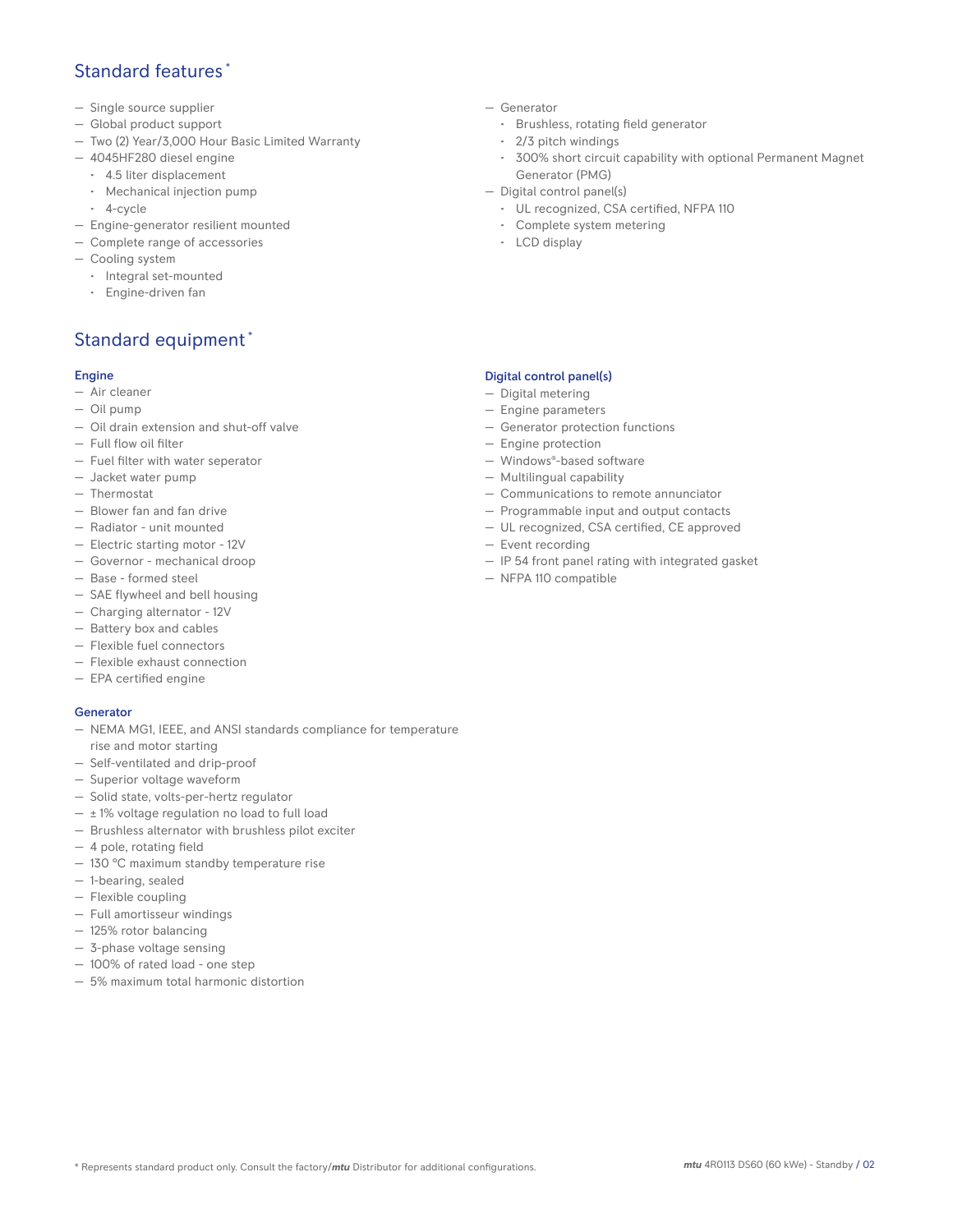# Application data

#### Engine

| Manufacturer                         | John Deere       |
|--------------------------------------|------------------|
| Model                                | 4045HF280        |
| Type                                 | 4-cycle          |
| Arrangement                          | 4-inline         |
| Displacement: $L$ (in <sup>3</sup> ) | 4.5(275)         |
| Bore: cm (in)                        | 10.6(4.19)       |
| Stroke: cm (in)                      | 12.7(5)          |
| Compression ratio                    | 19:1             |
| Rated rpm                            | 1,800            |
| Engine governor                      | mechanical droop |
| Maximum power: kWm (bhp)             | 74 (99)          |
| Steady state frequency band          | ± 0.5%           |
| Air cleaner                          | dry              |
|                                      |                  |

### Liquid capacity

| Total oil system: L (gal)             | 13(3.4)   |
|---------------------------------------|-----------|
| Engine jacket water capacity: L (gal) | 8.5(2.3)  |
| System coolant capacity: L (gal)      | 16.7(4.4) |

#### Electrical

| Electric volts DC                          |     |
|--------------------------------------------|-----|
| Cold cranking amps under $-17.8$ °C (0 °F) | 925 |
| Batteries: group size                      | 31  |
| Batteries: quantity                        |     |
|                                            |     |

#### Fuel system

| $3/8$ " NPT |
|-------------|
| $3/8$ " NPT |
| 1.8(6)      |
| diesel #2   |
| 113 (29.9)  |
|             |

#### Fuel consumption

| At 100% of power rating: L/hr (gal/hr)                                | 19.3(5.1)   |
|-----------------------------------------------------------------------|-------------|
| At 75% of power rating: L/hr (gal/hr)                                 | 14.8(3.9)   |
| At 50% of power rating: L/hr (gal/hr)                                 | 10.6(2.8)   |
| Cooling - radiator system                                             |             |
| Ambient capacity of radiator: °C (°F)                                 | 50 (122)    |
| Maximum restriction of cooling air: intake                            |             |
| and discharge side of radiator: kPa (in. H <sub>2</sub> O)            | 0.12(0.5)   |
| Water pump capacity: L/min (gpm)                                      | 144 (38)    |
| Heat rejection to coolant: kW (BTUM)                                  | 35 (1,979)  |
| Heat rejection to air to air: kW (BTUM)                               | 5(278)      |
| Heat radiated to ambient: kW (BTUM)                                   | 10.9(619)   |
| Fan power: kW (hp)                                                    | 1.16(1.55)  |
| Air requirements                                                      |             |
| Aspirating: *m <sup>3</sup> /min (SCFM)                               | 5.4 (191)   |
| Air flow required for radiator                                        |             |
| cooled unit: *m <sup>3</sup> /min (SCFM)                              | 91(3,162)   |
| Remote cooled applications; air flow required for                     |             |
| dissipation of radiated generator set heat for a                      |             |
| maximum of 25 °F rise: *m <sup>3</sup> /min (SCFM)                    | 40 (1,396)  |
|                                                                       |             |
| * Air density = 1.184 kg/m <sup>3</sup> (0.0739 lbm/ft <sup>3</sup> ) |             |
| <b>Exhaust system</b>                                                 |             |
| Gas temperature (stack): °C (°F)                                      | 545 (1,013) |
| Gas volume at stack temperature: m <sup>3</sup> /min (CFM)            | 14.4 (508)  |
| Maximum allowable back pressure at                                    |             |
| outlet of engine, before piping: kPa (in. H <sub>2</sub> 0)           | 7.5(30)     |
|                                                                       |             |

Minimum allowable back pressure: kPa (in  $H_2O$ ) N/A

*mtu* 4R0113 DS60 (60 kWe) - Standby / 03